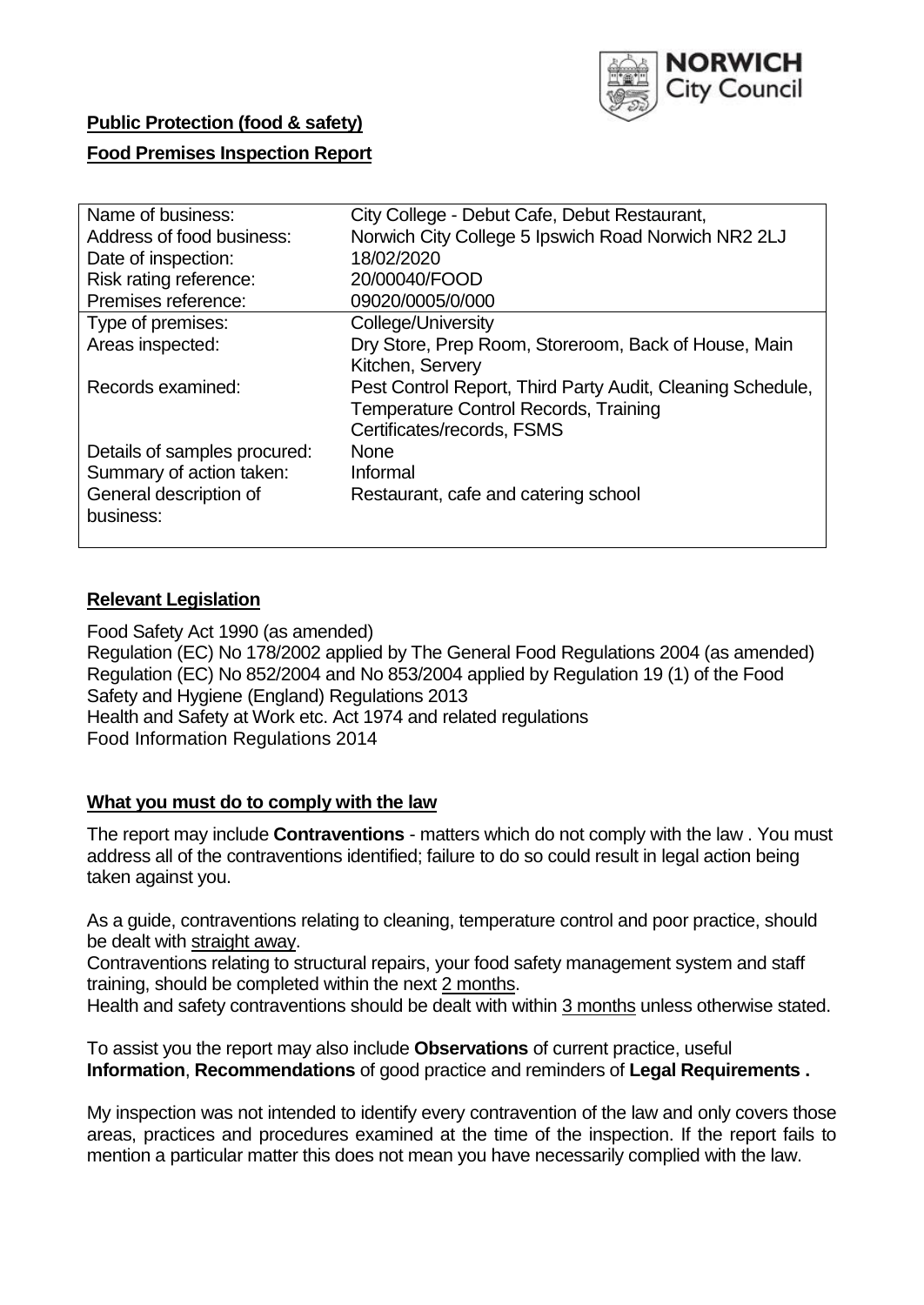# **FOOD SAFETY**

## **How we calculate your Food Hygiene Rating:**

The food safety section has been divided into the three areas which you are scored against for the hygiene rating: 1. food hygiene and safety procedures, 2. structural requirements and 3. confidence in management/control procedures. Each section begins with a summary of what was observed and the score you have been given. Details of how these scores combine to produce your overall food hygiene rating are shown in the table.

| <b>Compliance Area</b>                     |          |    |           | <b>You Score</b> |                |    |           |    |          |  |  |
|--------------------------------------------|----------|----|-----------|------------------|----------------|----|-----------|----|----------|--|--|
| Food Hygiene and Safety                    |          |    | 0         | 5.               | 10             | 15 | 20        | 25 |          |  |  |
| <b>Structure and Cleaning</b>              |          |    | $\Omega$  | 5                | 10             | 15 | 20        | 25 |          |  |  |
| Confidence in management & control systems |          |    | 0         | 5                | 10             | 15 | 20        | 30 |          |  |  |
|                                            |          |    |           |                  |                |    |           |    |          |  |  |
| <b>Your Total score</b>                    | $0 - 15$ | 20 | $25 - 30$ |                  | $35 - 40$      |    | $45 - 50$ |    | > 50     |  |  |
| <b>Your Worst score</b>                    | 5        | 10 | 10        |                  | 15             |    | 20        |    |          |  |  |
|                                            |          |    |           |                  |                |    |           |    |          |  |  |
| <b>Your Rating is</b>                      | 5        | 4. | 3         |                  | $\overline{2}$ |    |           |    | $\Omega$ |  |  |

Your Food Hygiene Rating is 5 - a very good standard



# **1. Food Hygiene and Safety**

Food Hygiene standards are excellent. You demonstrated full compliance with legal requirements. You have safe food handling practices and procedures and all the necessary control measures to prevent cross-contamination are in place. **(Score 0)**

# Contamination risks

**Recommendation** Provide separate equipment and utensils designated for use with either raw or ready-to-eat foods, which can be easily identified (e.g. colour coded) and stored and washed separately.

**Observation** I was pleased to see you were able to demonstrate effective controls to prevent cross-contamination.

# Personal Hygiene

**Observation** I was pleased to see that standards of personal hygiene were high.

# Temperature Control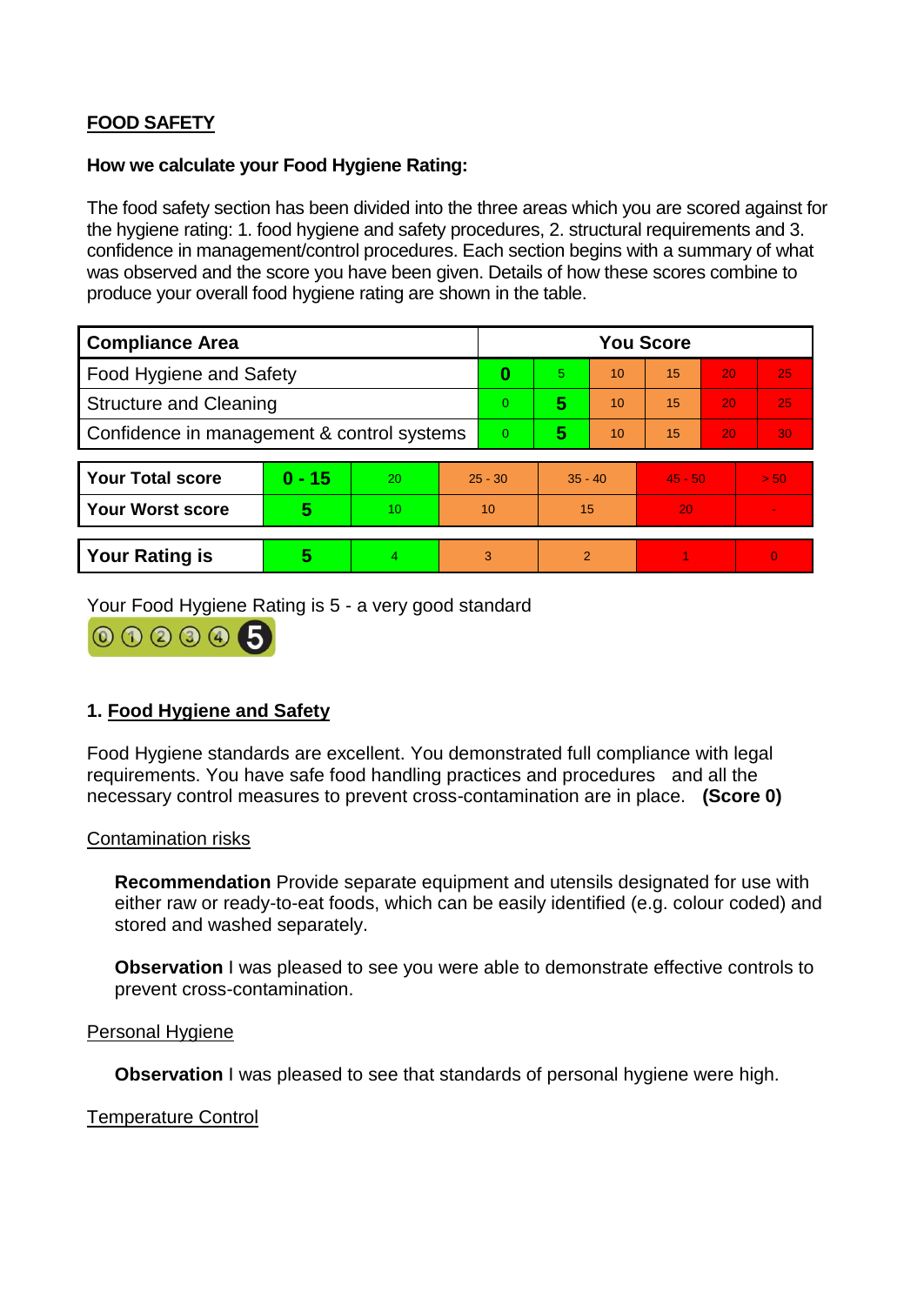**Observation** I was pleased to see you were able to limit bacterial growth and/or survival by applying appropriate temperature controls at points critical to food safety and that you were monitoring temperatures.

# **2. Structure and Cleaning**

The structure facilities and standard of cleaning and maintenance are all of a good standard and only minor repairs and/or improvements are required. Pest control and waste disposal provisions are adequate. The minor contraventions require your attention. **(Score 5)**

## Cleaning of Structure

**Contravention** The following items were dirty and require more frequent and thorough cleaning:

• high level cleaning in main food store room as cobwebs were seen

## Cleaning of Equipment and Food Contact Surfaces

**Observation** You had dedicated equipment for the preparation of raw and ready-to-eat foods.

### Cleaning Chemicals / Materials / Equipment and Methods

**Observation** I was pleased to see that the premises was kept clean and that your cleaning materials, methods and equipment were able to minimise the spread of harmful bacteria between surfaces.

### **Maintenance**

**Observation** You are maintaining the premises in good condition.

### Facilities and Structural provision

**Observation** I was pleased to see the premises had been well maintained and that adequate facilities had been provided.

### **3. Confidence in Management**

A food safety management system is in place and you demonstrate a very good standard of compliance with the law. You have a good track record. There are some minor contraventions which require your attention.Your records are appropriate and generally maintained. Your staff are suitably supervised and trained. You have a good track record. There are some minor contraventions which require your attention. **(Score 5)**